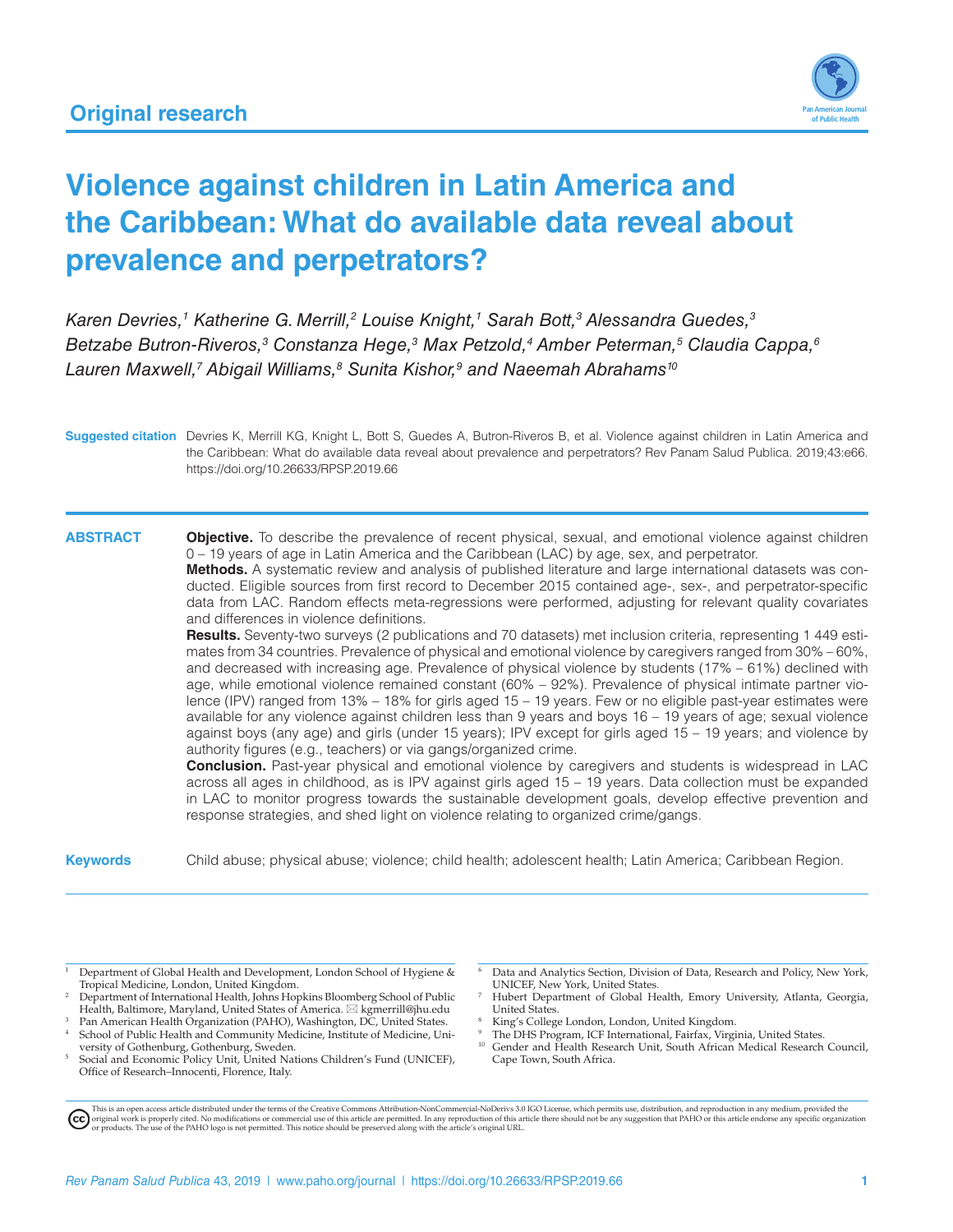Violence in childhood is a global health and human rights issue. Latin America and the Caribbean (LAC) are recognized as among the most violent geographic areas globally, particularly for young people  $(1, 2)$ . An estimated 58% of children  $0 - 17$  years of age in LAC (more than 99 million) experience physical, sexual, or emotional abuse each year (3). Health consequences include physical injury, mental health problems, and increased risk of substance use, among others  $(4 - 6)$ . Violence drains the health, social, and judicial sector budgets, with expenditures for treating survivors and prosecuting perpetrators (7). Furthermore, early exposure to violence has been linked to multiple forms of violence perpetration and victimization in adulthood (8).

Preventing and responding to violence against children is a global priority, as evidenced by the 2030 Sustainable Development Goals (SDGs) and the priorities of the Pan American Health Organization (PAHO) and LAC governments (9). All LAC countries are signatories to the United Nations Convention on the Rights of the Child (10) and have supported the Organization of American States' resolutions on violence and human rights (11, 12). Many countries have developed national laws and policies to address violence in childhood; for example, at least 10 LAC countries prohibit corporal punishment in all settings (13).

To effectively prevent and respond to violence in childhood, an understanding of the epidemiology of violence is needed, including how exposure to physical, sexual, and emotional violence differs by age, sex, and perpetrator. Effective prevention efforts may vary depending on the type of violence, the perpetrator, and the age and sex of those exposed. For example, strategies for preventing physical violence against primary school-aged boys may differ substantially from those for preventing sexual violence against adolescent girls. Similarly, interventions addressing IPV will differ from those addressing violence by parents or guardians. To date, no data synthesis has been conducted in LAC to comprehensively explore the patterns of violence among boys and girls of various ages or the relative perpetrator composition.

Drawing on data from a previously published, large-scale, global data synthesis effort (14), this paper: (i) summarizes available age-, sex-, and perpetrator-specific data on violence in childhood in LAC; (ii) presents age- and sex-specific estimates of the prevalence of physical, sexual, and emotional violence by perpetrator groups; and (iii) discusses gaps in age-, sexand perpetrator-specific data, comparability, and implications for effective monitoring. Given these objectives and the complexity of violence in LAC, this analysis did not aim to capture all forms of violence against children. For example, organized crime is an important driver of violence in LAC, but it is difficult to quantify (15) and has not been adequately measured due to methodological challenges. Furthermore, inclusion in this review was limited to prevalence estimates that were age-, sex-, and perpetrator-specific. Hence, this paper does not represent all available data on violence and children in LAC. While this paper adds to the epidemiologic understanding of violence in childhood, findings should complement qualitative data that describe wider contexts and types of violence.

#### **MATERIALS AND METHODS**

A systematic review and analysis of published literature and large international datasets meeting eligibility criteria were performed. The protocol is registered in PROSPERO 2015:CRD42015024315, and global findings have been published (14).

#### **Search strategy**

MEDLINE® (United States National Library of Medicine, Bethesda, Maryland, United States), EMBASE (Excerpta Medica Database, Elsevier, Amsterdam, the Netherlands), PsycINFO (American Psychological Association, Washington, DC, United States), Global Health (EBSCO Industries Inc., Birmingham, Alabama, United States), and Web of Science (Clarivate Analytics, Philadelphia, Pennsylvania, United States) were searched for published literature from first record to 7 December 2015, with no language restrictions. Search terms were tailored by database using controlled vocabularies (e.g., MeSH terms for MEDLINE) and included words for violence, children, and study type (observational studies/trials with survey data), described elsewhere (14).

All relevant international datasets known to the authorship team were also included: the Demographic and Health Surveys (16), Reproductive Health Surveys (17), WHO Multi-Country Study on Women's Health and Domestic Violence (18), Multiple Indicator Cluster Surveys (MICS) (19), Violence against Children Surveys (20), Global School Health Survey (GSHS) (21), Progress in International Reading Literacy Study (22), and Trends in International Mathematics and Science Study (23). Publicly available datasets were also accessed, and if necessary, study representatives requested permission to include them in the analyses.

#### **Inclusion criteria**

Surveys reporting the prevalence of physical, sexual, and emotional violence against children aged 0 – 19 years with age- and perpetrator-specific data from LAC were considered eligible using a priori inclusion criteria. Although the CRC defines children as 0 – 17 years of age, data on 18- and 19-yearolds were included given the ambiguities in age ranges in some datasets (e.g., labeled "≤18 years" or "<19 years"). All definitions of violence and perpetrators were accepted. Only surveys with samples representative of children living in a specific geographic area or school-based populations were considered. Both self-reports and caregiver proxy reports (e.g., from MICS) of violence were included. Data from surveys reporting age bands up to 14 years or recall periods up to 14 years were eligible, but only reports over a narrow age range (5 years or less) were included given the goal of summarizing the prevalence of recent violence. Most estimates were specific to children at each single year of age or had a recall period of 1 year, but those with recall periods less than 1 year (e.g., past-month) were also included.

#### **Screening and data extraction**

Screening of abstracts and full text journal articles was performed by KM and AW. Data on survey characteristics and quality were extracted by KM and LM into a customized Google (Google Inc., Mountain View, California, United States) form database. Each definition of violence, varying considerably across surveys, was recorded.

For the datasets, estimates for age- and sex-specific prevalence of different forms of violence and perpetrators of violence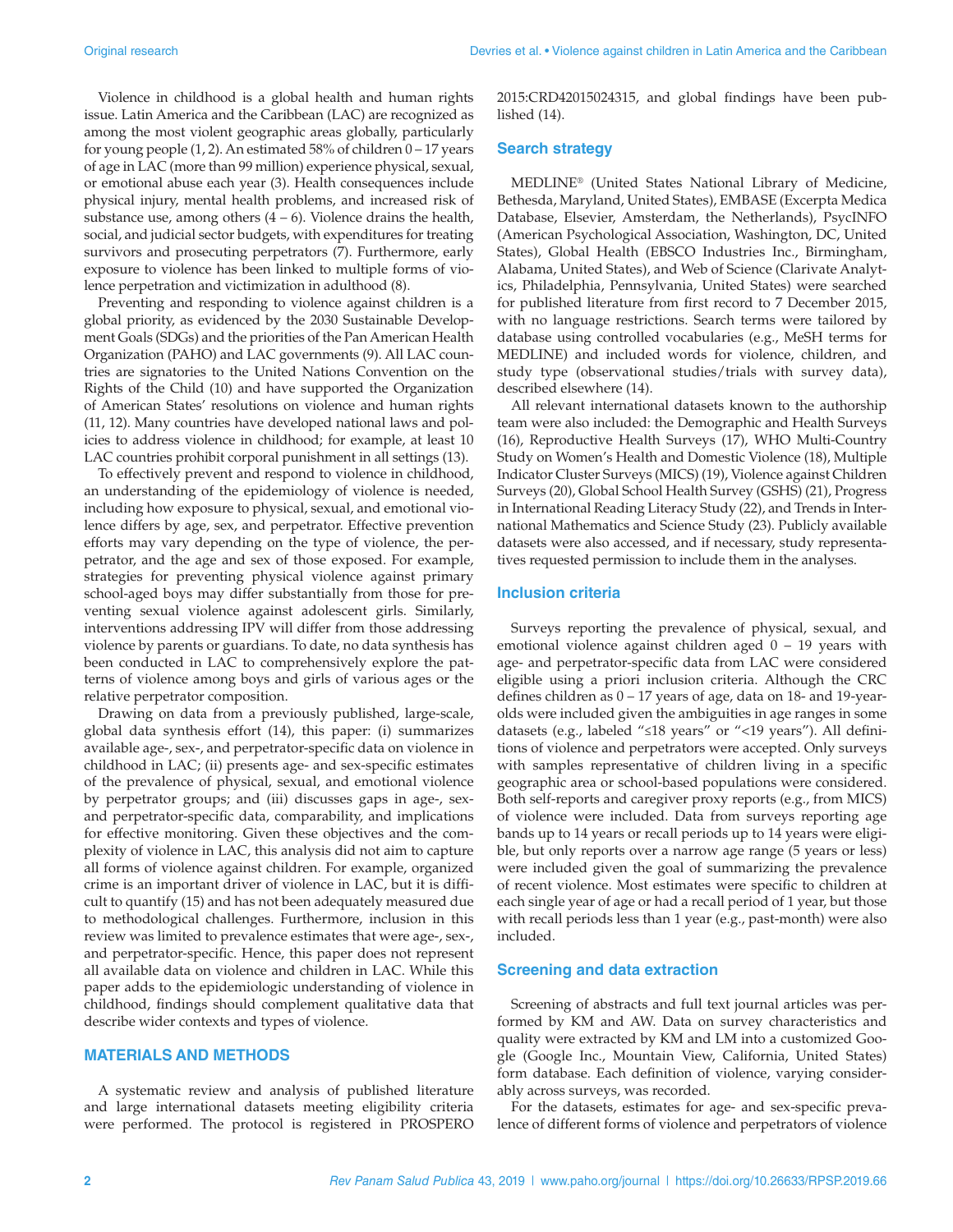(where applicable) were provided or produced, accounting for the complex sampling scheme employed in each survey.

#### **Quality appraisal**

The quality of estimates was described using a standardized set of criteria developed for this review, including: (a) whether or not a survey was nationally representative, since prevalence can differ within a country's geographic areas; (b) participation rates and levels of missing data; (c) whether a survey inquired about abstract concepts such as "violence/abuse" rather than behaviorally-specific acts, since the latter avoids the participant's subjective view of what constitutes violence; (d) whether single or multiple items assessed exposure to violence, since inquiring on multiple, specific acts yields more accurate prevalence estimates; (e) whether an anonymous disclosure method or a face-to-face interview was used, because anonymous methods facilitate disclosure (24); (f) whether a self-report or proxy report was used, since children's own reports may be more accurate as they age, especially for more hidden or stigmatizing forms of violence—though for very young children, a proxy may be more reliable (25); (g) levels of interviewer training, since greater training results in higher levels of disclosure in surveys on violence against women; and (h) whether violence/maltreatment was the primary focus of the survey or was just a sub-topic of a broader focus, since surveys specific to violence sometimes produce higher disclosure rates.

#### **Data synthesis**

Random effects meta-regressions were performed using Stata®/MP14 (StataCorp LP, College Station, Texas, United States) to estimate the sex-specific prevalence of violence victimization for each year of age (see [Annex](https://www.paho.org/journal/sites/default/files/2019-09/66-19-218-Merrill%20-%20Annex.pdf) for sample regression models). Estimates were adjusted for quality-related covariates, including the definition of violence, such that overall estimates would reflect higher-quality surveys with the strongest definitions. The mean estimate and 95% Confidence Interval (95%CI) for each age was plotted separately for children of each sex. Where the prevalence was not reported as a percentage or proportion with a standard error or 95%CI, it was calculated from data in reports or through author communication. Estimates from groups of fewer than 10 participants were excluded.

To produce prevalence estimates by category of perpetrator, estimates with similar perpetrator definitions were combined. For violence by caregivers, MICS questions that measure physical punishment and psychological aggression by caregivers were included. GSHS questions on being physically attacked were included as violence by students, in accordance with how they have been interpreted in previous GSHS data analyses, despite ambiguity in question wording (26, 27). For IPV, a range of definitions (e.g., husband, cohabiting partner, non-cohabiting romantic partner) were included (28). Estimates were adjusted for differences in definition. The population (i.e., the denominator) differed for each category of perpetrator summarized. Estimates of violence by caregivers included the entire population of children; estimates of school violence were computed for children and adolescents in school; estimates of IPV were for ever-partnered adolescents. Thus, the prevalence of each form of violence cannot be directly compared.

For each survey, the child's age and the recall period for the measure of violence were relevant. Where surveys reported violence over an age range larger than 1 year and up to 5 years, the midpoint of the age range was used and the prevalence was assumed to pertain to that age (e.g., for a sample of 15 – 17-yearolds reporting an average prevalence, the prevalence was assumed to represent students aged 16 years). Estimates with a recall period of less than 1 year were conservatively counted as a past-year prevalence.

#### **Ethics**

All the data analyzed came from the public domain or secondary sources. No ethical clearances were required. Data were anonymized prior to receipt by the study team.

### **RESULTS**

The global search yielded 602 datasets and 23 343 publications, of which 70 datasets and 14 publications were specific to LAC (Figure 1). After removing estimates that did not meet inclusion criteria (i.e., prevalence of a type of violence, specified by age, sex, and perpetrator), 1 449 estimates from 72 surveys (70 datasets and 2 publications) across 34 countries in LAC were used in regression models. The [Annex](https://www.paho.org/journal/sites/default/files/2019-09/66-19-218-Merrill%20-%20Annex.pdf) lists all countries with available data, and the publications and datasets included.

### **Availability of age-, sex- and perpetrator-specific data**

Physical violence was the most common form of violence measured by age, sex, and perpetrator (*n* = 827 estimates), followed by emotional violence (*n* = 521 estimates) (Table 1). Far fewer eligible estimates were available for sexual violence (*n* = 101). There were no eligible data on violence by authority figures (e.g., teachers) or gangs/organized crime.

Fewer age- and sex-specific prevalence estimates were available for boys (775 estimates from 59 surveys from 31 countries) than girls (1 168 estimates from 72 surveys from 34 countries) mainly due to the relatively large amount of data on physical and sexual violence against  $15 - 19$ -year-old girls by intimate partners (Figure 2). Few age- and perpetrator-specific estimates were available for boys and girls under 9 years of age or for older adolescent boys (16 – 19 years of age). Confidence Intervals were wide for some prevalence estimates (e.g., violence by other students) due to sparse data. Regarding perpetrator types, no surveys with data on violence by caregivers against children less than 2 years old or over 14 years met inclusion criteria. Data for violence by students meeting inclusion criteria were found only for school-going girls and boys from 8 – 18 years of age. No surveys providing data on IPV and girls less than 15 years of age or boys of any age met inclusion criteria.

#### **Prevalence of violence by caregivers**

Patterns of violence by caregivers against children across all ages were similar for boys and girls (Figure 3). Physical violence was most commonly reported against children at very young ages, including 50% – 60% of boys and girls aged 2 and 3 years. Physical violence by caregivers declined as age increased, reaching 30 – 40% by age 14 for both girls and boys. Emotional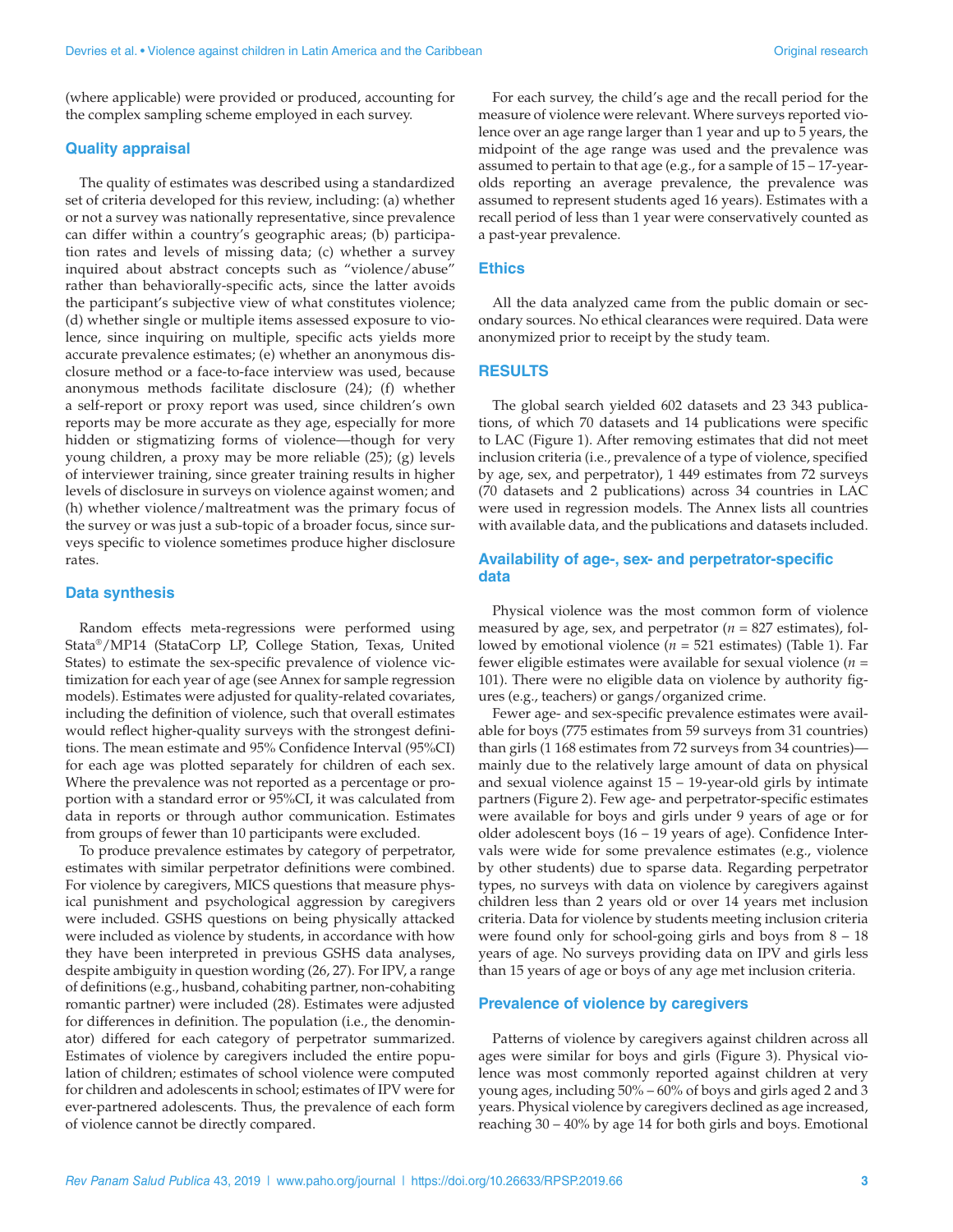**FIGURE 1. Flowchart for the systematic search of datasets and published literature presenting age-, sex-, and perpetrator-specific estimates of violence against children 0 – 19 years of age in Latin America and the Caribbean (LAC) from first record to December 2015**



Note: Boxes in white describe flow diagram for global systematic review of violence against children (15); boxes in grey are specific to this analysis for LAC. "Datasets" refers to a search of all relevant international<br>da a type of violence specified by age, sex, and perpetrator. *Source*: Prepared by the authors from the study results.

violence followed a somewhat different pattern, with prevalence at  $40\%$  – 55% at 2 – 3 years of age for both boys and girls and remaining relatively constant as age increased.

#### **Prevalence of violence by other students**

At age 8, nearly 50% of girls and 60% of boys had experienced past-year physical violence by another student (Figure 4). Prevalence declined over time, to 17% for girls and 19% for boys by age 18. At 8 years of age, 75% – 90% of boys and girls had experienced

past-year emotional violence by other students. Prevalence remained relatively constant over age, reported by 80% – 90% of both boys and girls aged 9 – 17 years. At age 18, data suggest a slight drop in prevalence, although there were fewer data points at this age, resulting in wide Confidence Intervals.

### **Prevalence of violence by intimate partners**

Among ever-partnered girls 15 – 19 years of age, past-year physical and emotional IPV was reported by 8% – 13% of the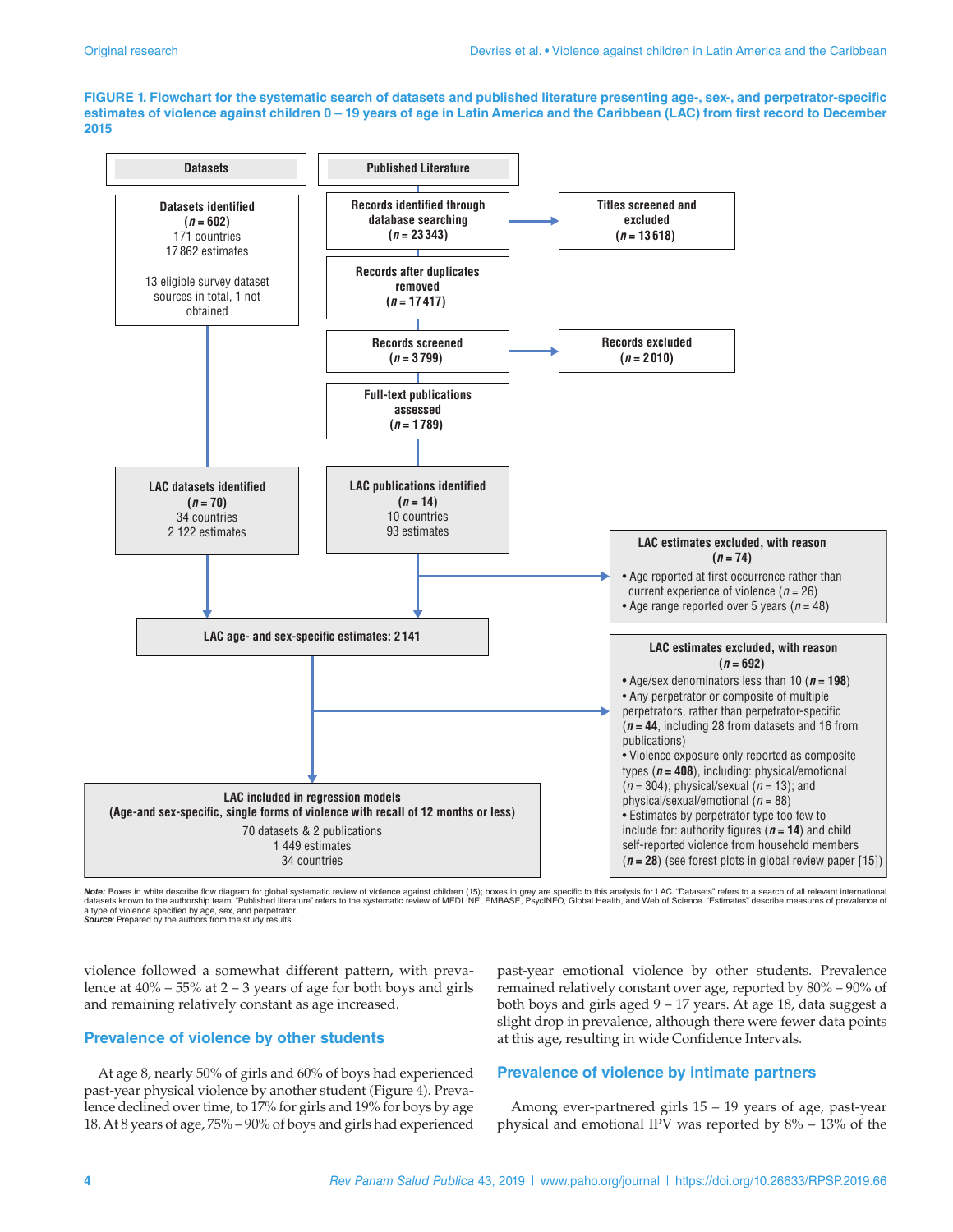**TABLE 1. Violence against children in Latin America and the Caribbean: summary of available data that met inclusion criteria, from first record to December 2015**

| Available data                                                      | Number of<br>estimates | Number of<br>countries | Number of<br>surveys |
|---------------------------------------------------------------------|------------------------|------------------------|----------------------|
| Total                                                               | 1449                   | 34                     | 72                   |
| Sex                                                                 |                        |                        |                      |
| Male                                                                | 576                    | 31                     | 56                   |
| Female                                                              | 873                    | 34                     | 70                   |
| Form of violence                                                    |                        |                        |                      |
| Emotional                                                           | 521                    | 23                     | 35                   |
| Physical                                                            | 827                    | 34                     | 69                   |
| Sexual                                                              | 101                    | 12                     | 13                   |
| Main perpetrator groupings                                          |                        |                        |                      |
| Household member <sup>a</sup>                                       | 572                    | 11                     | 11                   |
| Student <sup>b</sup>                                                | 299                    | 28                     | 45                   |
| Intimate partner                                                    | 578                    | 12                     | 14                   |
| Teacher and authority figure <sup>c</sup>                           | 0                      | 0                      | 0                    |
| Gang/organized crime member                                         | $\Omega$               | 0                      | 0                    |
| Meta regressions                                                    |                        |                        |                      |
| Physical violence from students, boys                               | 220                    | 27                     | 44                   |
| Physical violence from students, girls                              | 219                    | 27                     | 44                   |
| Physical violence from household<br>members (proxy reports), boys   | 143                    | 11                     | 11                   |
| Physical violence from household<br>members (proxy reports), girls  | 143                    | 11                     | 11                   |
| Physical violence from intimate partners,<br>girls                  | 102                    | 12                     | 23                   |
| Emotional violence from students, boys                              | 70                     | 6                      | 12                   |
| Emotional violence from students, girls                             | 69                     | 6                      | 12                   |
| Emotional violence from household<br>members (proxy reports), boys  | 143                    | 11                     | 11                   |
| Emotional violence from household<br>members (proxy reports), girls | 143                    | 11                     | 11                   |
| Emotional violence from intimate<br>partners, girls                 | 96                     | 11                     | 21                   |
| Sexual violence from intimate partners,<br>girls                    | 101                    | 12                     | 22                   |

*Note:* "Estimates" are measures of prevalence of a type of violence specified by age, sex, and perpetrator. "Surveys" are datasets/published literature meeting inclusion criteria.

a All proxy reports included; only one survey included child self-reports, but estimates were too few to be included.

b Global School-based Student Health Survey (21). Student survey data on physical attack and physical fights included in estimates of violence from students.

 $\,^{\circ}$  No data identified for intimate partner violence against boys.

d One survey met inclusion criteria, but estimates were too few to be included. **Source:** Prepared by the authors from the study results.

15-year-olds and 15% – 20% of the 16 – 19-year-olds (Figure 5). Sexual IPV was reported by just under 2% of girls 15 years of age and  $4\%$  – 5% of girls aged 16 –19 years.

#### **DISCUSSION**

Findings show that despite the availability of survey data from 34 countries, very few age-, sex-, and perpetrator-specific estimates for some forms of violence exist, including: violence against boys and girls under 9 years of age and older adolescent boys (ages 16 – 19 years); sexual violence against boys of any age and girls under age 15; IPV except for girls ages 15 – 19 years; and violence by specific perpetrator groups, including teachers, other authority figures, and organized crime groups/gangs.

The limited cross-national, age-specific data available for older adolescent boys is of particular concern. Older adolescent boys **FIGURE 2. Distribution of prevalence estimates for violence against children 0 – 19 years of age in Latin America and the Caribbean, by age and sex (***n =* **1 449 estimates), from first record to December 2015**



*Note:* "Estimates" describe measures of prevalence of a type of violence specified by age, sex, and perpetrator. *Source*: Prepared by the authors from the study results.

may be vulnerable to violence by other boys and men related to organized crime or gang involvement (31, 32), as well as nongang activity (33). The lack of age-specific estimates available in large surveys means that violence against older adolescent boys may receive less attention than it should in prevention and response efforts. Additionally, gaps in data on IPV for girls are notable since child marriage is a concern (34) and is correlated with higher risk of IPV (35); thus, understanding prevalence, co-occurrence, and risk factors for both outcomes would aid policy and programming (36). Gaps in data on sexual violence and by teachers/authority figures will change with expansion of the LAC Violence Against Children Surveys (20). While most LAC countries prohibit physical corporal punishment (and sexual violence) by teachers, prevalence of such violence must be monitored, as some surveys show it to be widespread (14).

Within surveys that met inclusion criteria, past-year physical and emotional violence by caregivers and by other students were common exposures across ages in childhood—both among boys and girls. Physical violence by caregivers and students alike appeared to decline slightly with age, while emotional violence remained fairly constant. IPV against girls aged 15 – 19 years was also substantial, with 15% – 20% of ever-partnered girls reporting past-year physical violence, 15% – 20% reporting emotional violence, and roughly 4% reporting sexual violence.

#### **Implications**

*Sustainable Development Goals.* Addressing violence against children in LAC requires monitoring progress towards the SDGs. Goal 4 (Quality Education) focuses on ensuring access to quality primary and secondary education and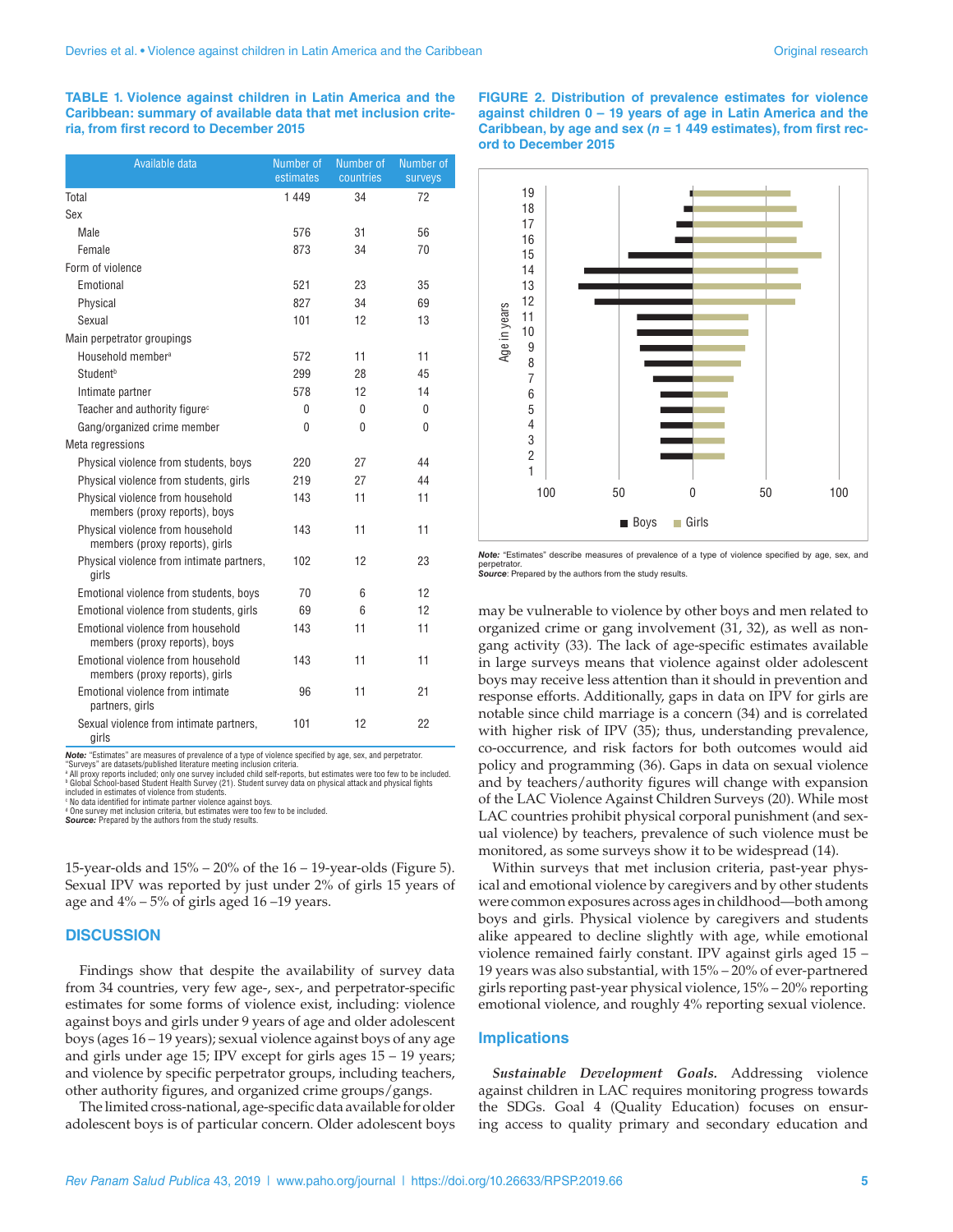#### **FIGURE 3. Adjusted prevalence estimates with 95% confidence intervals (bars) for caregiver violence against children in Latin America and the Caribbean: physical and emotional violent discipline by caregivers in the home used against boys and girls, by age**



Source: Prepared by the authors from the study results, based on data from the Multiple Indicator Cluster Surveys (19) and Demographic and Health Surveys with MICS questions (16). These are proxy reports by caregivers.

contains a provision for nonviolent educational environments. Under Goal 5 (Gender Equality), Target 5.2 aims to eliminate all violence against women and girls. Under Goal 16 (Peace and Justice), Target 16.2 pledges to end abuse, exploitation, trafficking, and all forms of violence against and torture of children. The 2030 Agenda for Sustainable Development pledges "no one to be left behind." Discussions have focused on ensuring that all groups make progress towards the SDGs; regarding violence against children, this means that both girls and boys of all ages are considered, as are groups that might be at higher risk of violence. Initiatives, such as those being undertaken by the INSPIRE partners, including WHO, PAHO, United Nations Children's Fund (UNICEF), the United States Agency for International Development, the United States President's Emergency Plan for AIDS Relief, the United States Centers for Disease Control and Prevention, Together for Girls, United Nations Office on Drugs and Crime, the Global Partnership to End Violence Against Children, and the World Bank, are critical for drawing attention to violence against girls and boys (36).

*Prevention programs***.** The widespread nature of violence requires multiple approaches. This analysis highlights the need for prevention in both school and home settings, and urgently calls for more data to inform prevention efforts in other settings, such as the community. Prevention in school environments must be targeted as a matter of urgency. The United Nations Educational, Scientific, and Cultural Organization (UNESCO) (37) and the INSPIRE group (38) have issued guidance on effective programming to reduce violence against children, including in schools. Recommended programs have been tested for efficacy on peer violence and bullying (39). The campaign "Safe to Learn" (40)—conceived by the Global Partnership to End Violence Against Children, UNICEF, UNESCO, United Nations Girls' Education Initiative, and the United Kingdom Department for International Development—will bring renewed attention to ensuring that schools are safe spaces. Several LAC countries are poised to be key partners of Safe to Learn. Evidence suggests that some school-based strategies show promise in prevention of IPV against adolescent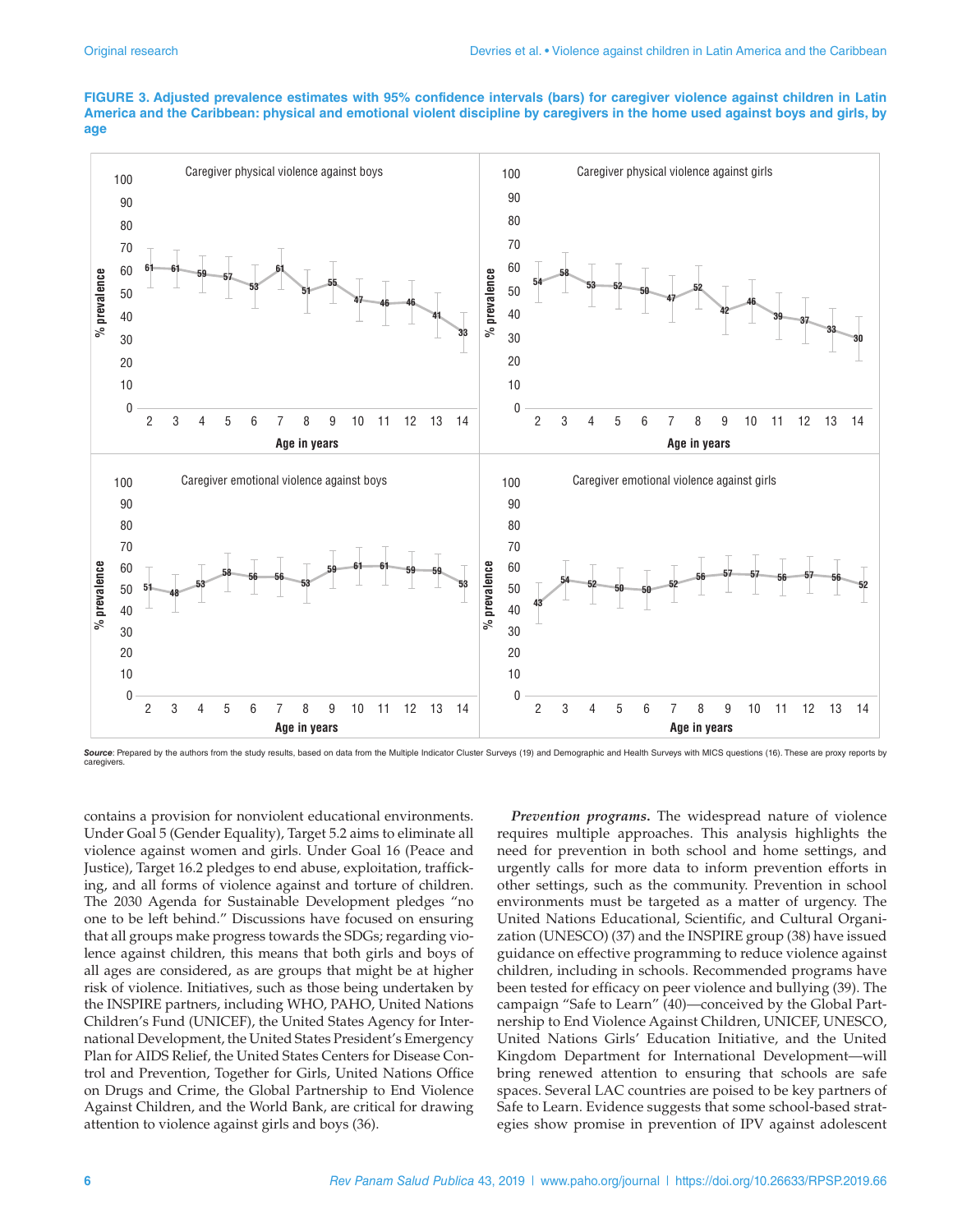#### **FIGURE 4. Adjusted prevalence estimates with 95% confidence intervals (bars) for student violence against children in Latin America and the Caribbean: past year student physical and emotional violence against boys and girls, by age**



**Note:** In-school estimates are presented adjusted by violence definitions; physical violence reference definition: "hit or hurt by another student at school." Emotional reference definition: "something stolen from you<br>at Mathematics and Science Study (23), and for emotional violence, Serra-Negra, 2015 (29).

girls (41). Further investment is needed for programs aimed at reducing violence in home and community settings.

*Future research.* Equitable progress reducing violence against girls and boys cannot be effectively monitored with the data available. Existing data on violence by caregivers and students are of limited quality and comparability, highlighting the need for standardization of measures. Ethical and referral protocol for conducting such research must be strengthened, including innovation around safe disclosure mechanisms that allow children to participate in research without experiencing further harm.

Further research and attention are needed to provide reliable estimates of the prevalence and scope of violence stemming from gangs and organized crime. The datasets and sources consulted for this analysis are unlikely to have captured this type of violence, but it is the daily reality of children and their communities in LAC (31, 32). LAC accounts for almost 50% of adolescent homicides despite comprising less than 10% of

the global adolescent population; and LAC is the only area in the world where homicide rates among adolescents have increased since 2007 (42). Gang activity is one manifestation of such violence, spurred in part by displacement, high levels of inequality, poverty, urbanization, and drug-trafficking (1, 2). Recent Violence against Children Surveys in El Salvador and Honduras have begun to examine this form of violence, but findings were not available at the time of this analysis. Attention must also focus on how organized crime and community violence affect students traveling to and from school, contribute to school dropout and absenteeism (43), influence those out-of-school, and restrict work access and opportunities for adolescents.

#### **Limitations**

Much available data on violence in LAC did not meet inclusion criteria because surveys measured violence across broad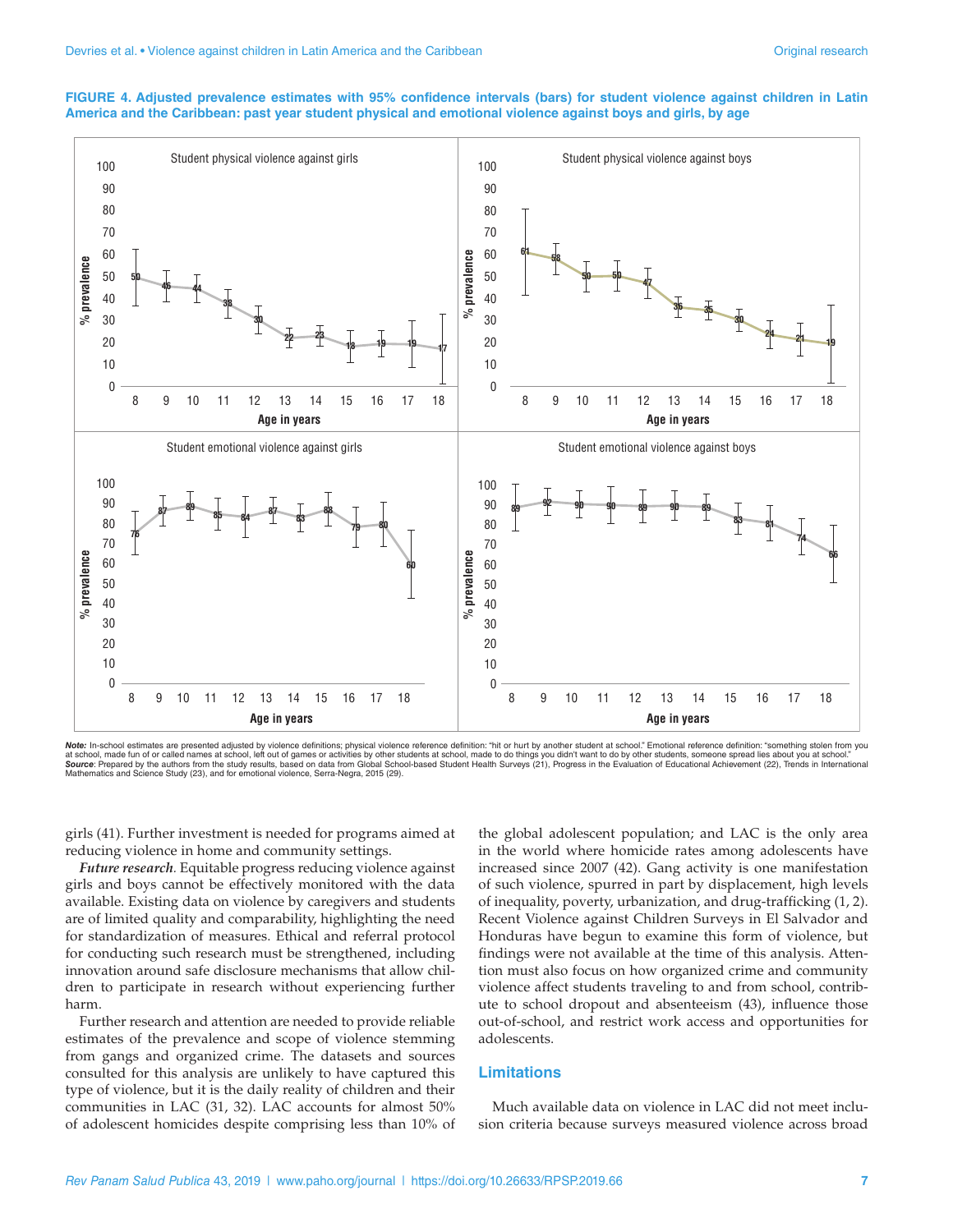**FIGURE 5: Adjusted prevalence estimates with 95% confidence intervals (bars) for intimate partner violence against children in Latin America and the Caribbean: intimate partner physical, emotional, and sexual violence against ever-partnered girls, by age**



**Source**: Prepared by the authors from the study results based on data from Demographic and Health<br>Surveys (16), Reproductive Health Surveys (17), WHO Multi-Country Study on Women's Health and<br>Domestic Violence (18), and f

categories of age, for both sexes combined, for composite measures of multiple forms of violence (including poly-victimization), or for any perpetrator. Also, this analysis did not include some key forms of violence, e.g., homicide, trafficking, and organized crime/gangs.

There may have been residual confounding related to violence definitions and survey quality variables, which could partly explain age- and sex-differences in prevalence estimates. Since adjusting for violence definitions and survey quality variables is unlikely to have captured all biases across cultural settings (e.g., unobservable factors), the estimates presented are likely to be lower bounds—i.e., where fewer acts of violence are reported than occur. Under-reporting of certain forms of violence, particularly sexual violence, is likely, due to the stigma associated with victimization and fear of potential reprisals.

Estimates were based on community, household, and schoolbased surveys, and thus were unlikely to have included children who live outside of family care, out-of-school, on the street, or in institutions. For some forms of violence, data from a limited number of countries were available, which may change once more countries conduct prevalence surveys. Although the literature search did not place restrictions on language, Spanish or Portuguese language journals not indexed by the databases may have been missed. Review of grey literature and reference lists was beyond the scope of the literature search. Finally, there were limited cross-national data examining children's experiences of violence according to other key vulnerabilities, such as disability, race, or belonging to an indigenous community—hence, these differences were not highlighted in the analyses but are likely to be important (44).

#### **Conclusions**

Data that met inclusion criteria were identified from 34 countries in LAC, and mostly measured physical violence, followed by emotional violence. These data demonstrate the widespread nature of physical and emotional violence by caregivers, by students at school, and by intimate partners of older adolescent girls.

Recommendations are to expand high-quality data collection efforts to monitor progress toward achieving the SDGs; to inform prevention efforts in school, home, and community settings; and to provide insight into forms of violence not yet adequately captured, such as crime- and gang-related activity.

**Author contributions.** KD designed the study, conducted data analysis, drafted the manuscript, and obtained funding. KM conducted the systematic review and data analysis, and supported the drafting of the manuscript. LK gave input to into the study design, conducted data analysis, performed the overall data synthesis, and drafted the graphics and annexes. SB, AG, BBR, and CH obtained funding and supported the drafting of the manuscript. MP provided input into the statistical methods and data synthesis, and conducted data analysis. LM conducted the systematic review and data analysis. AW assisted with the systematic review. AP, CC, and SK contributed and/or analyzed data. NA gave input to the study design. All authors had input into the writing of the manuscript and approved the final version. KD had full access to all of the study data and had final responsibility for the decision to submit for publication.

**Acknowledgements.** We gratefully acknowledge all the children and adolescents who participated in the original surveys used in this regional systematic review.

**Funding.** This work was funded by the Know Violence in Childhood Initiative (CW) and PAHO (KD). MP received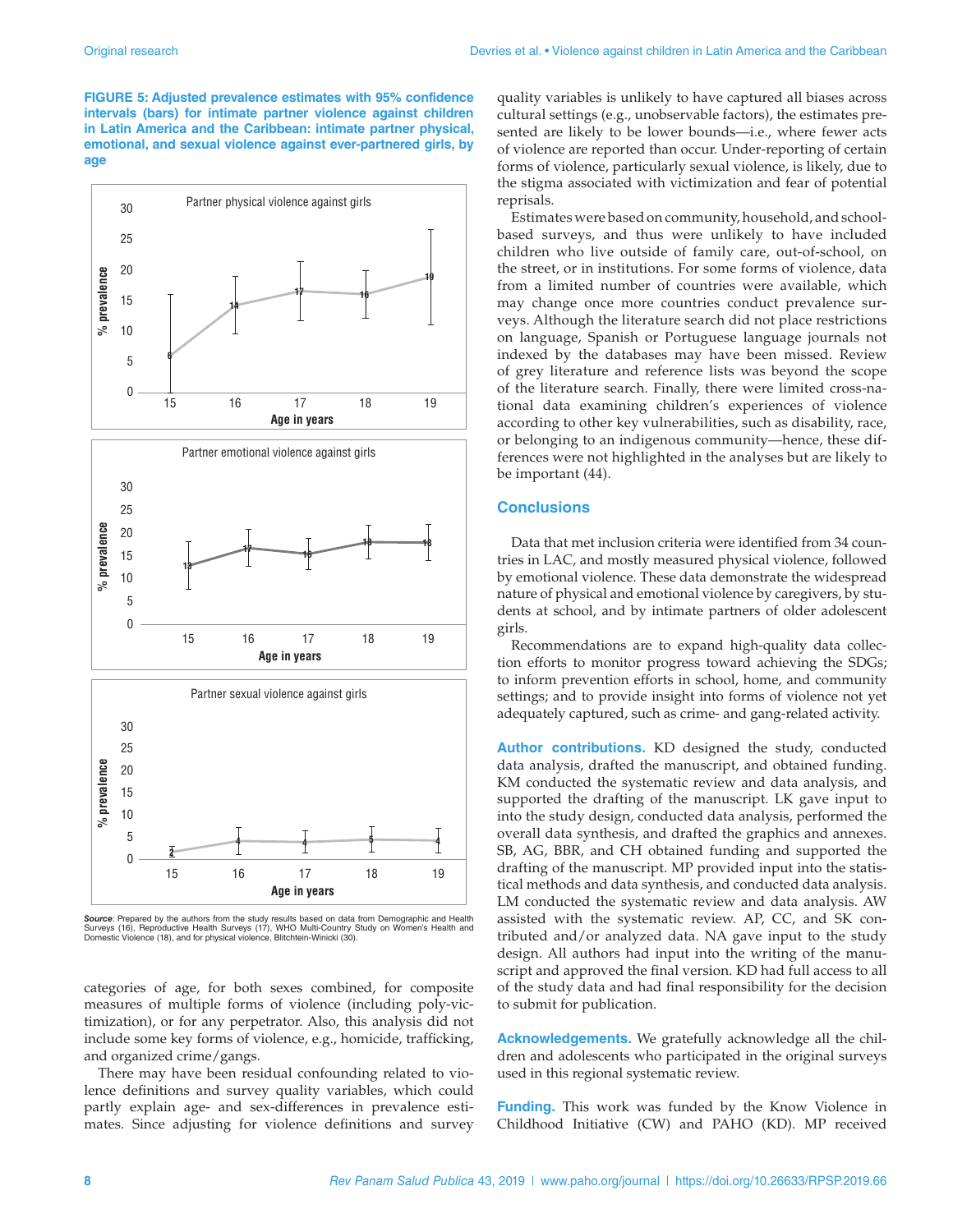funding from the WHO Special Program of Research and Research Training on Human Reproduction. SK received funding from USAID (DHS-7 contract). KM received funding from the National Institute of Mental Health of the National Institutes of Health (award number: F31MH116821-01A1).

No funding sources were involved in gathering of data or analysis for this study, but PAHO staff and consultants (SB, AG, BB, CH) are included as authors. The funders had no role in the study design, data collection or analysis, decision to publish, or preparation of the manuscript.

**Conflicts of interest.** None declared.

**Disclaimer.** Authors hold sole responsibility for the views expressed in the manuscript, which may not necessarily reflect the opinion or policy of the *RPSP/PAJPH*/PAHO and/or the United States National Institutes of Health.

#### **REFERENCES**

- 1. Moser C, Van Bronkhorst B. Youth violence in Latin America and the Caribbean: Costs, causes, and interventions. Washington, DC: World Bank; 1999.
- 2. Peetz P. Youth violence in Central America: Discourses and policies. Youth Soc. 2011;43(4):1459-98.
- 3. Hillis S, Mercy JA, Amobi A, Kress H. Global prevalence of pastyear violence against children: A systematic review and minimum estimates. Pediatrics. 2016;137(3):e20154079.
- 4. Clark CJ, Spencer RA, Everson-Rose SA, Brady SS, Mason SM, Connett JE, et al. Dating violence, childhood maltreatment, and BMI from adolescence to young adulthood. Pediatrics. 2014;134(4):678-85.
- 5. Dube SR, Anda RF, Felitti VJ, Chapman DP, Williamson DF, Giles WH. Childhood abuse, household dysfunction, and the risk of attempted suicide throughout the life span. Findings from the adverse childhood experiences study. JAMA. 2001;286(24):3089-96.
- 6. Norman RE, Byambaa M, De R, Butchart A, Scott J, Vos T. The longterm health consequences of child physical abuse, emotional abuse, and neglect: A systematic review and meta-analysis. PLoS Medicine. 2012;9(11):e1001349.
- 7. Duvvury N, Grown C, Redner J. Costs of intimate partner violence at the household and community levels: An operational framework for developing countries. ICRW; 2004.
- 8. Stith S, Rosen K, Middleton K, Busch A, Lundeberg K, Carlton R. The intergenerational transmission of spouse abuse: A metaanalysis. J Marriage Fam. 2000;62(3):640-54.
- 9. United Nations. Sustainable Development Goals 2015. Available from: [https://sustainabledevelopment.un.org/topics/sustainable](https://sustainabledevelopment.un.org/topics/sustainabledevelopmentgoals) [developmentgoals](https://sustainabledevelopment.un.org/topics/sustainabledevelopmentgoals) Accessed 6 August 2019.
- 10. United Nations General Assembly. Convention on the Rights of the Child. Geneva: UN; 1989.
- 11. Organization of American States. Childhood and adolescence: Building peaceful environments. Unified Resolution. XXI Pan American Child and Adolescent Congress. Washington, DC: OAS; 2014.
- 12. Organization of American States. Declaration on violence against and exploitation of children. Resolution of the 44<sup>th</sup> General Assembly, Organization of American States. Washington, DC: OAS; 2014.
- 13. Global Initiative to End Corporal Punishment of Children. Progress towards prohibiting all corporal punishment in Latin America and the Caribbean. Available from: [http://endcorporalpunishment](http://endcorporalpunishment.org/wp-content/uploads/legality-tables/Latin-America-and-Caribbean-progress-table-commitment.pdf) [.org/wp-content/uploads/legality-tables/Latin-America-and](http://endcorporalpunishment.org/wp-content/uploads/legality-tables/Latin-America-and-Caribbean-progress-table-commitment.pdf) [-Caribbean-progress-table-commitment.pdf](http://endcorporalpunishment.org/wp-content/uploads/legality-tables/Latin-America-and-Caribbean-progress-table-commitment.pdf) Accessed 6 August 2019.
- 14. Devries K, Knight L, Petzold M, Merrill KG, Maxwell L, Williams A, et al. Who perpetrates violence against children? A systematic analysis of age and sex specific data. BMJ Pediatrics. 2018;2:e000180.
- 15. Muggah R, Tobon KA. Citizen security in Latin America: Facts and figures. Brazil: Igarape Institute; 2018. Available at: [https://igarape](https://igarape.org.br/wp-content/uploads/2018/04/Citizen-Security-in-Latin-America-Facts-and-Figures.pdf) [.org.br/wp-content/uploads/2018/04/Citizen-Security-in-Latin](https://igarape.org.br/wp-content/uploads/2018/04/Citizen-Security-in-Latin-America-Facts-and-Figures.pdf) [-America-Facts-and-Figures.pdf](https://igarape.org.br/wp-content/uploads/2018/04/Citizen-Security-in-Latin-America-Facts-and-Figures.pdf) Accessed 6 September 2019.
- 16. ICF. Available Datasets. The DHS Program. Available from: [https://](https://dhsprogram.com/data/available-datasets.cfm) [dhsprogram.com/data/available-datasets.cfm](https://dhsprogram.com/data/available-datasets.cfm) Accessed 12 August 2019.
- 17. United States Centers for Disease Control and Prevention. Reproductive Health Surveys. U.S. Department of Health & Human Services. Available from: [https://www.cdc.gov/reproductivehealth](https://www.cdc.gov/reproductivehealth/global/tools/surveys.htm) [/global/tools/surveys.htm](https://www.cdc.gov/reproductivehealth/global/tools/surveys.htm) Accessed 12 August 2019.
- 18. World Health Organization. WHO multi-country study on women's health and domestic violence against women. Geneva; WHO. Available from: [https://www.who.int/reproductivehealth/publications](https://www.who.int/reproductivehealth/publications/violence/24159358X/en/) [/violence/24159358X/en/](https://www.who.int/reproductivehealth/publications/violence/24159358X/en/) Accessed 12 August 2019.
- 19. United Nations Children's Fund. Multiple Indicator Cluster Surveys (MICS). UNICEF. Available from: [https://www.unicef.org](https://www.unicef.org/statistics/index_24302.html) [/statistics/index\\_24302.html](https://www.unicef.org/statistics/index_24302.html) Accessed 12 August 2019.
- 20. United States Centers for Disease Control and Prevention. Violence Against Children Surveys (VACS). U.S. Department of Health & Human Services. Available from: [https://www.cdc.gov](https://www.cdc.gov/violenceprevention/childabuseandneglect/vacs/index.html) [/violenceprevention/childabuseandneglect/vacs/index.html A](https://www.cdc.gov/violenceprevention/childabuseandneglect/vacs/index.html)ccessed 12 August 2019.
- 21. World Health Organization. Global School-Based Student Health Surveys (GSHS). WHO. Available from: [https://www.who.int](https://www.who.int/ncds/surveillance/gshs/en/) [/ncds/surveillance/gshs/en/](https://www.who.int/ncds/surveillance/gshs/en/) Accessed 12 August 2019.
- 22. National Center for Education Statistics. Progress in International Reading Literacy Study (PIRLS). Available from: [https://nces.ed](https://nces.ed.gov/surveys/pirls/) [.gov/surveys/pirls/](https://nces.ed.gov/surveys/pirls/) Accessed 12 August 2019.
- 23. National Center for Education Statistics. Trends in International Mathematics and Science Study (TIMSS). Available from: [https://](https://nces.ed.gov/timss/) [nces.ed.gov/timss/](https://nces.ed.gov/timss/) Accessed 12 August 2019.
- 24. Devries KM, Mak JYT, Garcia-Moreno C, Petzold M, Child JC, Falder G, et al. The global prevalence of intimate partner violence against women. Science. 2013;340:1527-8.
- 25. Hamby S, Finkelhor D. The victimization of children: Recommendations for assessment and instrument development. J Am Acad Child Adol Psych. 2000;39(7):829-40.
- 26. Granero R, Poni E, Escobar-Poni B, Escobar J. Trends of violence among 7th, 8th and 9th grade students in the state of Lara, Venezuela: The Global School Health Survey 2004 and 2008. Ar Public Health. 2011;69(7).
- 27. Peyton R, Ranasinghe S, Jacobsen K. Injuries, violence, and bullying among middle school students in Oman. Oman Med J. 2017;32(3):98-105.
- 28. Garcia-Moreno CJ, Ellsberg H, Heise M, Watts L. WHO multicountry study on women's health and domestic violence against women. Geneva: WHO; 2005.
- 29. Serra-Negra JM, Paiva SM, Bendo CB, Fulgencio LB, Lage CF, Correa-Faria P, et al. Verbal school bullying and life satisfaction among Brazilian adolescents: Profiles of the aggressor and the victim. Compr Psychiatry. 2015;57:132-9.
- 30. Blitchtein-Winicki D, Reyes-Solari E. Factores asociados a violencia fisica reciente de pareja hacia la mujer en el Peru, 2004-2007. [Factors associated to recent intimate partner physical violence against women in Peru, 2004-2007]. Rev Peru Med Exp Salud Publica. 2012;29(1):35-43.
- 31. Gentle-Genitty C, Kim J, Yi E, Slater D, Reynolds B, Bragg N. Comprehensive assessment of youth violence in five Caribbean countries: Gender and age differences. J Hum Behav Soc Environ. 2017:27(7):745-59.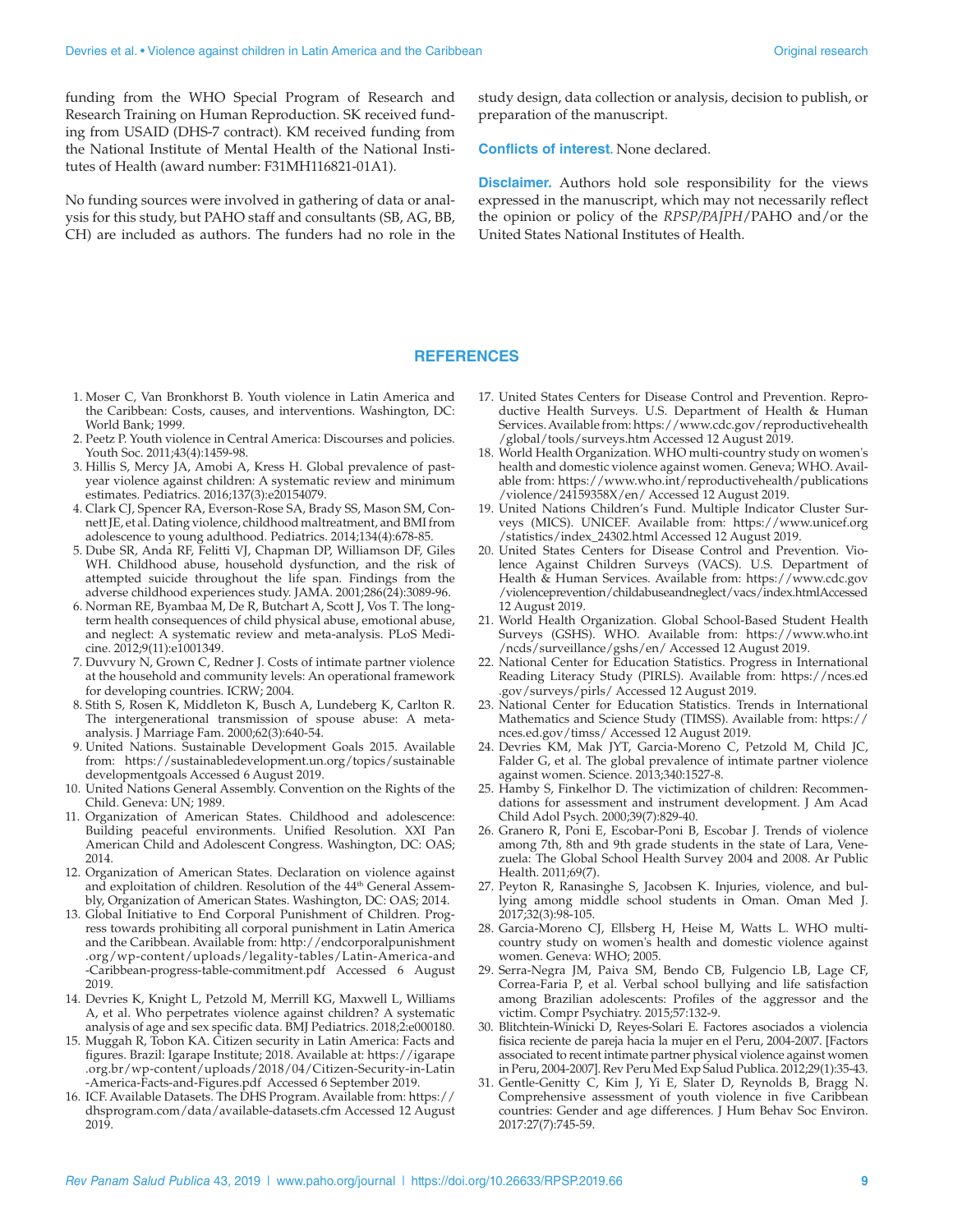- 32. Reynolds B, Rigby K, Brathwaithe N. The risk factors to youth violence: findings from the CARICOM youth crime and violence school survey. Proceedings of the Caribbean Public Health Agency 60th Annual Scientific Meeting. Kingston: The University of the West Indies; 2015. Pp. 1-75. Bahamas. 2015.
- 33. Cunningham W, McGinnis L, Garcia Verdu R, Tesliuc C, Verner D. Youth at risk in Latin America and the Caribbean: Understanding the causes, realizing the potential. Washington, DC: The International Bank for Reconstruction and Development/The World Bank; 2008.
- 34. United Nations Children's Fund. UNICEF Global Databases. New York: UNICEF; 2016.
- 35. United Nations Children's Fund. Ending child marriage: Progress and prospects. New York: UNICEF; 2014.
- 36. World Health Organization. INSPIRE: Seven strategies for ending violence against children. Geneva: WHO; 2016.
- 37. United Nations Educational, Scientific and Cultural Organization. School violence and bullying: Global status and trends, drivers and consequences. Paris: UNESCO; 2018.
- 38. World Health Organization. INSPIRE Handbook: Action for implementing the seven strategies for ending violence against children. Geneva: WHO; 2018. Available from [https://apps.who.int/](https://apps.who.int/iris/handle/10665/311034) [iris/handle/10665/311034](https://apps.who.int/iris/handle/10665/311034) Accessed 12 August 2019.
- 39. Atienzo E, Bazter S, Kaltenthaler E. Interventions to prevent youth violence in Latin America: a systematic review. Int J Public Health. 2017;62:15-29.
- 40. The Global Partnership to End Violence Against Children. Safe to Learn. Available from: <https://www.end-violence.org/safetolearn> Accessed 12 August 2019.
- 41. Peterman A, Bleck J, Palermo T. Age and intimate partner violence: an analysis of global trends among women experiencing victimization in 30 developing countries. J Adol Health. 2015; 57(6):624-30.
- 42. United Nations Children's Fund. A familiar face: Violence in the lives of children and adolescents. New York: UNICEF; 2017.
- 43. Aldana J. Strong schools and communities initiative: Working together to build safe schools and protective learning environments. UNICEF Latin America and Caribbean Regional Office; 2015. Available from: [https://gbc-education.org/wp-content/uploads/](https://gbc-education.org/wp-content/uploads/2018/09/Safe_Schools_LA.pdf) [2018/09/Safe\\_Schools\\_LA.pdf](https://gbc-education.org/wp-content/uploads/2018/09/Safe_Schools_LA.pdf)
- 44. Office of the Special Representative of the Secretary-General on Violence Against Children. Toward a world free from violence: Global survey on violence against children. New York: UN; 2013. Available from: [https://sustainabledevelopment.un.org/content/docu](https://sustainabledevelopment.un.org/content/documents/2461Towards_a_world_free_from_Violence.pdf) [ments/2461Towards\\_a\\_world\\_free\\_from\\_Violence.pdf](https://sustainabledevelopment.un.org/content/documents/2461Towards_a_world_free_from_Violence.pdf) Accessed 12 August 2019.

Manuscript received on 7 April 2019. Accepted for publication on 18 July 2019.